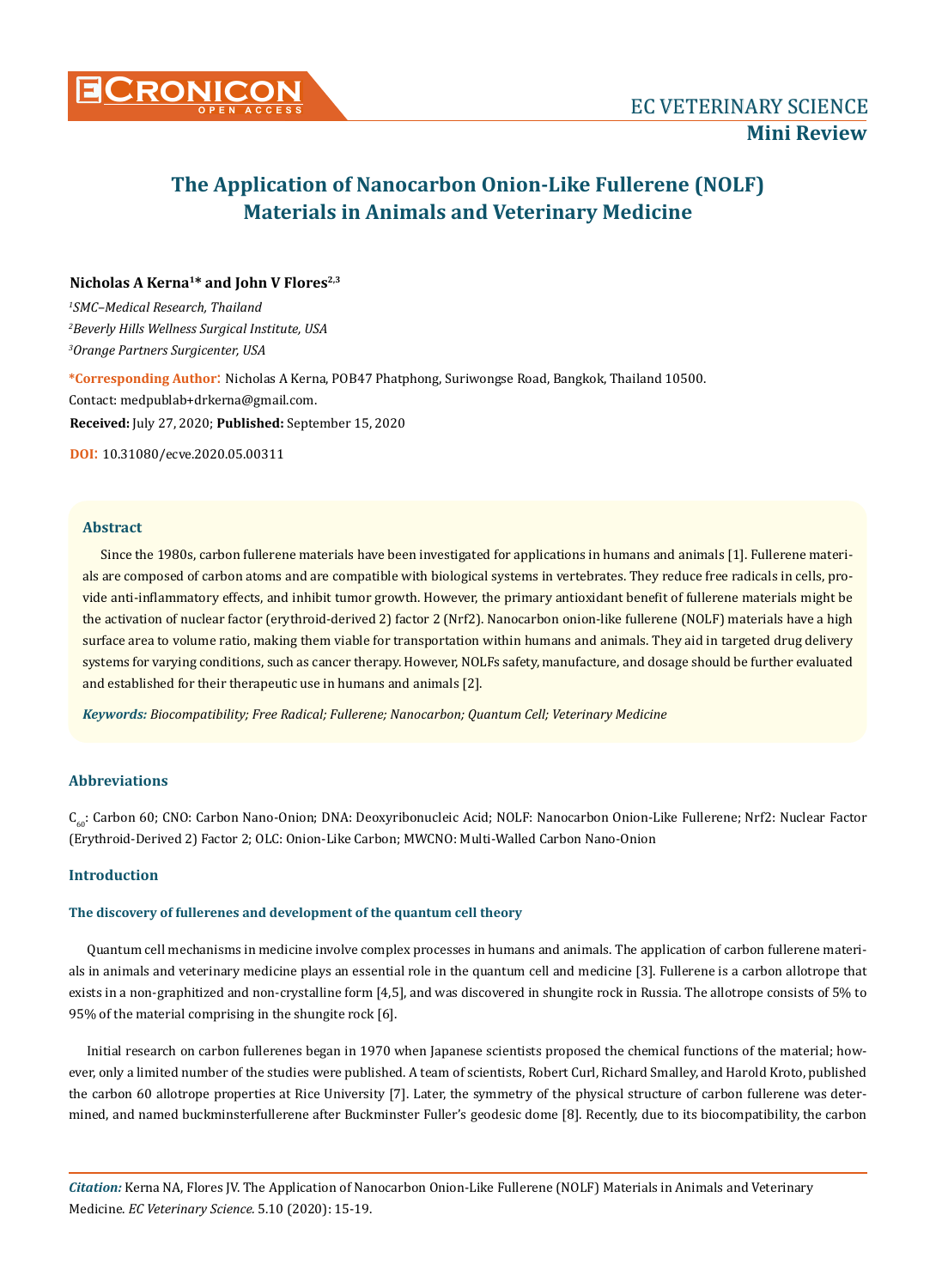allotrope has been introduced into animal studies to investigate its effect on metabolism and physiological processes as an advancement in veterinary medicine [9].

Historically, fullerene was known to have various shapes with a slight alteration in its physical structure, while its chemical features, such as energy levels, remained unaltered. Carbon-60 is the most stable fullerene allotrope, consisting of a complex physical structure of twelve pentagonal rings that form a truncated icosahedral shape [10]. In 1980, Sumio Ijima described an onion-like carbon structure after observations using an electronic microscope. Subsequently, the structure was modified by Daniel Urgate, who, by 1992, could manipulate the substance into nanocarbon onion-like fullerene (NOLF) materials [11]. Other multilayered fullerenes have been developed through research, including onion-like carbon (OLC), multiwalled carbon nano-onions (MWCNOs) and carbon nano-onions (CNOs) [12]. Due to the many carbon atoms present in NOLFs, covalent functionalization studies suggested several synthetic pathways applicable in medical examinations. In particular, fullerenes have biological targeting ability and water-solubility properties [13–15], which indicate biocompatibility in animal tissues [16,17].

### **Discussion**

# **The biocompatibility of NOLFs in animal cells and tissues**

NOLF materials complement animal cells and tissues with little or no toxic effects, which has advanced the use of the carbon allotrope in veterinary medicine. NOLF materials have high biocompatibility with animal tissues or cells, wherein biological processes remain normal over long periods of use [18]. When fullerene materials are introduced into the body, they interact with functional protein structures without significant alterations in metabolism. As a result, fullerene materials enhance the functions of enzyme receptors in animals and promote organelle physiological processes.

#### **NOLFs in the immune response and their antitumor properties**

Nanocarbon fullerene materials interact with the deoxyribonucleic acid (DNA) double helix structure as intercalators, which can inhibit various infections [12,16,17]. In animals, nanocarbon fullerene materials interact with catalytic activities and cell signaling processes without interfering with metabolic reactions. As a result, these fullerene materials are used in antitumor and anticancer procedures that aim for the minimum alteration of metabolism [19–21].

Research on fullerene materials in animals has enhanced interest regarding the biological significance of the onion-like carbon allotropes. Generally, the application of fullerene materials boosts the immune system in animals and eliminates tumors, even in organisms with high cancer rates [22–26]. An animal's immune system is improved over long periods of use due to fullerene's interaction with cellular pathways through free-scavenging radical action in tissues [27–33]. However, the primary antioxidant benefit of fullerene materials might be the activation of nuclear factor (erythroid-derived 2) factor 2 (Nrf2) [2,24]. Under light energy, fullerene materials have been observed to destroy malignant cells in animals, and the likelihood of tumor recurrence is often diminished or eliminated [22,27,28].

The favorable cellular and biological interaction observed in fullerene materials led to the Baati rat study, which investigated the toxicity of the substances. Fullerene molecules were introduced in olive oil to test the longevity properties of the carbon allotrope materials [27]. Oral administration of fullerene materials dissolved in the olive oil demonstrated longevity in experimental rats [34,35]. Also, the intoxication of CCl4 in the rats was prevented by nanocarbon fullerene materials applied over extended periods [36]. Unlike other nanomaterials, the fullerenes displayed no toxicity in the animal cells, which prompted further investigations into medical applications of the substances. Over time, studies regarding fullerene materials characterized their benefits in veterinary medicine, including anticancer effects, increasing animal lifespans, and immune enhancement [34]. However, the application of fullerenes in veterinary medicine faces limitations, such as in its potential toxicity [37–41], lack of defined guidelines for dosage, timing, and duration, and batch consistency [2].

*Citation:* Kerna NA, Flores JV. The Application of Nanocarbon Onion-Like Fullerene (NOLF) Materials in Animals and Veterinary Medicine. *EC Veterinary Science.* 5.10 (2020): 15-19.

16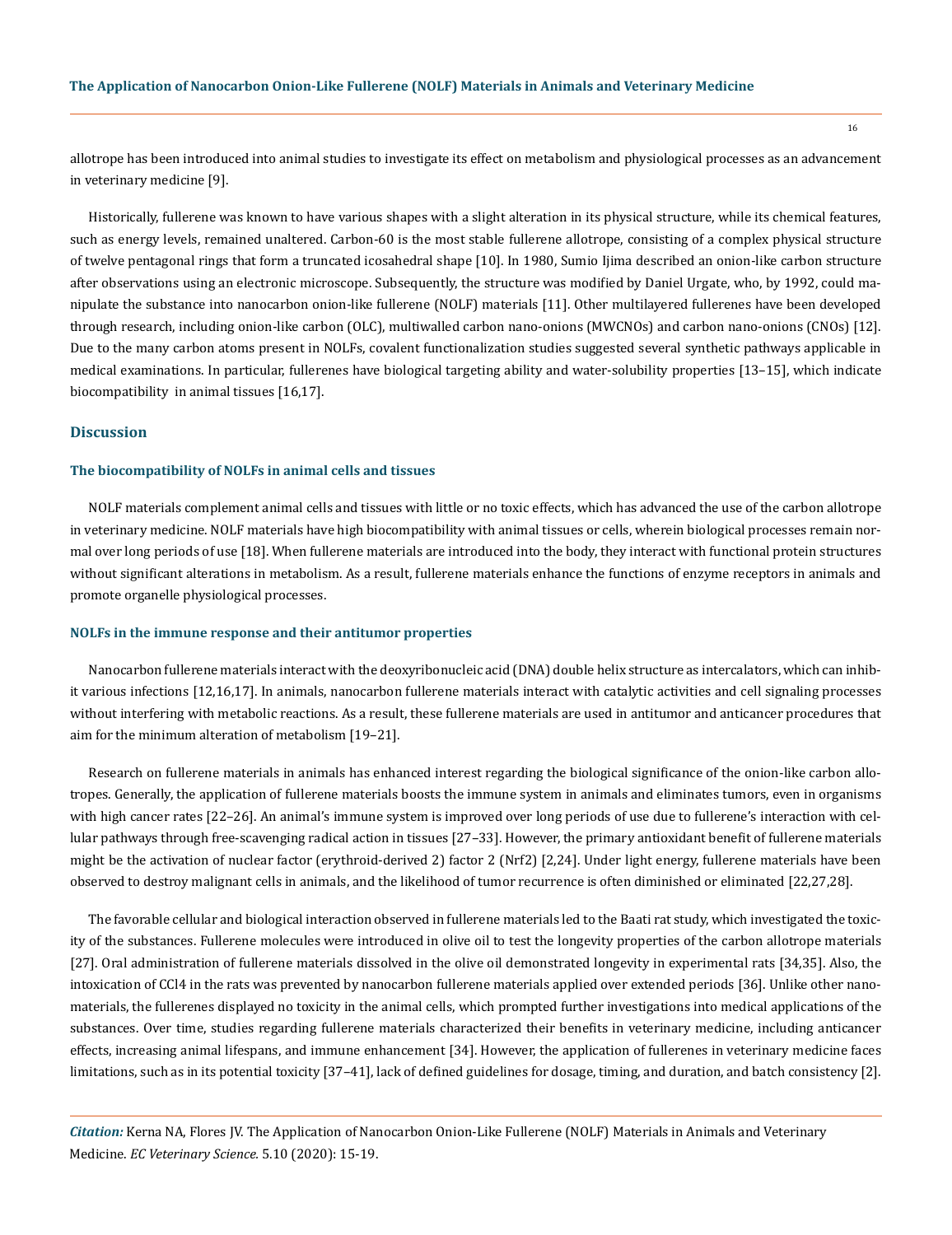### **Conclusion**

Nanocarbon fullerene materials were identified from the natural form of the shungite rock element in the late  $20<sup>th</sup>$  century, and have since been used in medical research widely. Nanocarbon fullerene materials have biocompatibility properties in that they interact with cells or tissues in animals without significant metabolic alterations. Thus, numerous scientific investigations have been conducted, including the Baati rat study, wherein the nanocarbon fullerene materials demonstrated biocompatibility and longevity in animals. Moreover, nanocarbon fullerene materials interact with protein structures in the body, including DNA, enhancing specific cell functions. Fullerene materials can treat tumors in tissues, destroying malignant cells over time and inhibiting cancers in animals. Although most studies involving nanocarbon fullerenes lack inclusive models and definitive justifications, the benefits of such materials continue to spawn advanced research on their beneficial effects in humans and animals.

## **Conflict of Interest Statement**

The authors declare that this paper was written in the absence of any commercial or financial relationship that could be construed as a potential conflict of interest.

### **Supplementary Note**

This paper, as a mini-review, is designed as a brief introduction to nanocarbon onion-like fullerenes (NOLFs), regarding their application in veterinary medicine. Other articles have been or will be published on the application of NOLFs in the human cardiovascular system, digestive system, neurological system, orthopaedics, dentistry, agriculture, pharmacology and toxicology, and other topics. These distinct mini-review articles could have been combined into a much lengthier review or research article. However, to have done so, the subject matter would have resulted in only one publication in one journal, to the exclusion of other medical specialties. The purpose of these papers is to disseminate the purported biocompatibility and beneficial effects of NOLFs to the broadest audience of students, researchers, and medical practitioners as possible. The authors hope that the introduction to NOLFs' application in various and diverse disciplines spawns curiosity and further research regarding NOLFs and fullerene materials. Fullerene materials seem poised to become a vital part of the future of medicine, veterinary medicine, and agriculture. However, more research is needed to determine any adverse effects of their long-term use. Also, the NOLF manufacturing process requires standardization to provide consistent quality and batch samples. Dosage and duration of treatment with fullerene materials for specific conditions need to be established by evidence-based research.

#### **References**

- 1. [Bartelmess J and Giordani S. "Carbon nano-onions \(multi-layer fullerenes\): Chemistry and applications".](https://www.beilstein-journals.org/bjnano/articles/5/207) *Beilstein Journal of Nanotechnology* [4.5 \(2014\): 1980-1998.](https://www.beilstein-journals.org/bjnano/articles/5/207) https://www.beilstein-journals.org/bjnano/articles/5/207
- 2. [Rodriguez D, Bethencourt A, Ortet D, Kerna NA. "The Protective Effect of Nrf2 Activation in Cardiovascular Disease". EC](https://www.ecronicon.com/ecprm/pdf/ECPRM-09-00659.pdf) *Cardiology* [6.11 \(2019\): 78-82..](https://www.ecronicon.com/ecprm/pdf/ECPRM-09-00659.pdf) https://www.ecronicon.com/ecprm/pdf/ECPRM-09-00659.pdf
- 3. [Salata OV. "Applications of nanoparticles in biology and medicine".](https://jnanobiotechnology.biomedcentral.com/articles/10.1186/1477-3155-2-3) *Journal of Nanobiotechnology* (2004): 2. https://jnanobiotechnology.biomedcentral.com/articles/10.1186/1477-3155-2-3
- 4. [Bartelmess J and Giordani S. "Carbon nano-onions \(multi-layered fullerenes\): Chemistry and applications".](https://www.ncbi.nlm.nih.gov/pmc/articles/PMC4222380/) *Beilstein Journal of Nanotechnology* [5.2 \(2014\): 18.](https://www.ncbi.nlm.nih.gov/pmc/articles/PMC4222380/) https://www.ncbi.nlm.nih.gov/pmc/articles/PMC4222380/
- 5. Mykhailiv O., *et al.* ["Carbon nano-onions: Uniquecarbon nanostructures with fascinating properties and their potential applications".](https://www.sciencedirect.com/science/article/abs/pii/S0020169317302426)  *[Inorganica Chimica Acta](https://www.sciencedirect.com/science/article/abs/pii/S0020169317302426)* 468 (2017): 49-66. https://www.sciencedirect.com/science/article/abs/pii/S0020169317302426
- 6. Bhinge SD. "Carbon nano-onions-An Overview". *[Journal of Pharmaceutical Chemistry and Chemical Science](https://www.alliedacademies.org/articles/carbon-nanoonions-an-overview-8569.html)* 1.1 (2017): 2. https:// www.alliedacademies.org/articles/carbon-nanoonions-an-overview-8569.html
- 7. [Hawryluk M. "Discovery of Buckyballs a Nobel effort by professors. Rice duo and British colleague opened the door to field of nano](https://www.chron.com/local/history/medical-science/article/Discovery-of-Buckyballs-a-Nobel-effort-by-7939221.php)[technology".](https://www.chron.com/local/history/medical-science/article/Discovery-of-Buckyballs-a-Nobel-effort-by-7939221.php) *Chron* (2016). https://www.chron.com/local/history/medical-science/article/Discovery-of-Buckyballs-a-Nobel-effortby-7939221.php
- 8. [Kroto. "C60: Buckminsterfullerene". Gary Taubes, "The Disputed Birth of Buckyballs".](http://www.kroto.info/wp-content/uploads/2015/05/AT-2-Taubes-Disputed-Birth-of-Buckyballs_News-and-Comment_1991-Science.pdf) *Science* 253 (1991): 1477. http://www.kroto. info/wp-content/uploads/2015/05/AT-2-Taubes-Disputed-Birth-of-Buckyballs\_News-and-Comment\_1991-Science.pdf

*Citation:* Kerna NA, Flores JV. The Application of Nanocarbon Onion-Like Fullerene (NOLF) Materials in Animals and Veterinary Medicine. *EC Veterinary Science.* 5.10 (2020): 15-19.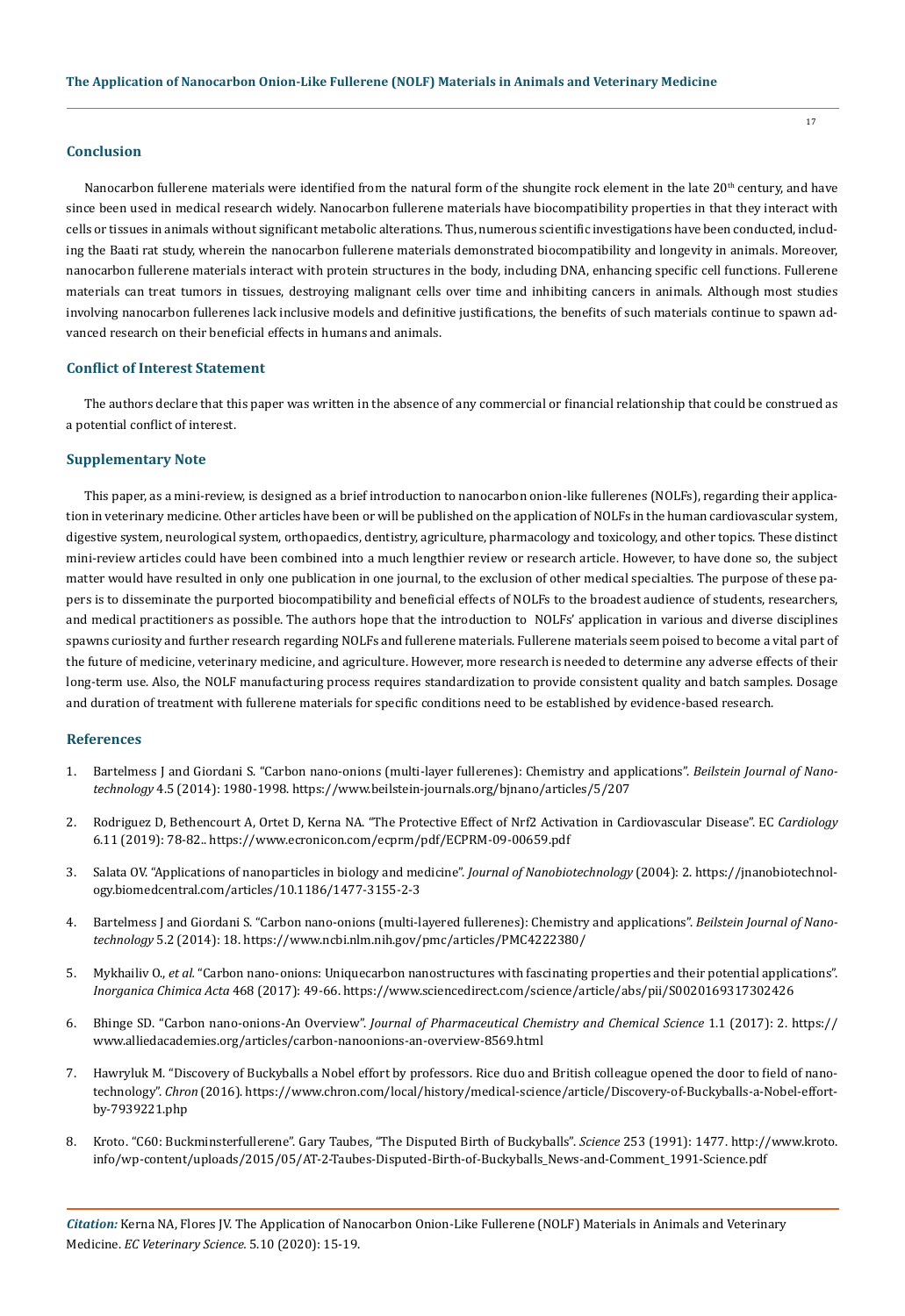# **The Application of Nanocarbon Onion-Like Fullerene (NOLF) Materials in Animals and Veterinary Medicine**

- 9. [Giordani S. "Biocompatibility and biodistribution of functionalized carbon nano-onions \(f-CNOs\) in a vertebrate model".](https://www.nature.com/articles/srep33923) *Scientific Reports* [6.1 \(2016\): 1-9.](https://www.nature.com/articles/srep33923) https://www.nature.com/articles/srep33923
- 10. Ma H., *et al.* ["Carnosine-Modified Fullerene as a Highly Enhanced ROS Scavenger for Mitigating AcuteOxidative Stress".](https://pubs.acs.org/doi/10.1021/acsami.0c01669) *ACS Applied [Materials and Interfaces](https://pubs.acs.org/doi/10.1021/acsami.0c01669)* 12.14 (2020): 16104-16113. https://pubs.acs.org/doi/10.1021/acsami.0c01669
- 11. Giordani S., *et al.* ["Carbon nano-onions: a valuable class of carbon nanomaterials in biomedicine".](https://www.eurekaselect.com/167732/article) *Current Medicinal Chemistry* 26.38 [\(2019\): 6915-6929.](https://www.eurekaselect.com/167732/article) https://www.eurekaselect.com/167732/article
- 12. [Bourassa DJ, Kerna NA, Desantis M. A Retrospective Investigation of Novel Catenated Multi-shelled Fullerene-like Material for Bio](https://www.ecronicon.com/ecpt/pdf/ECPT-07-00313.pdf)[compatibility after Prolonged Inhalation, Dermal, and Ingestion Exposure in Human Subjects. Part 3 in a series: Will Nanocarbon](https://www.ecronicon.com/ecpt/pdf/ECPT-07-00313.pdf)  [Onion-Like Fullerenes \(NOLFs\) Play a Decisive Role in the Future of Molecular Medicine? EC Pharmacology and Toxicology. 2019 Jun](https://www.ecronicon.com/ecpt/pdf/ECPT-07-00313.pdf)  [21; 7.7: 577–584.](https://www.ecronicon.com/ecpt/pdf/ECPT-07-00313.pdf) https://www.ecronicon.com/ecpt/pdf/ECPT-07-00313.pdf
- 13. Giust D., *et al.* ["Modulation of adenosine receptors by \[60\] fullerene hydro soluble derivative in SK-N-MC Cells".](https://www.ncbi.nlm.nih.gov/pmc/articles/PMC3369736/) *ACS Chemical Neuroscience* [2.7 \(2011\): 363-369.](https://www.ncbi.nlm.nih.gov/pmc/articles/PMC3369736/) https://www.ncbi.nlm.nih.gov/pmc/articles/PMC3369736/
- 14. Pietersz G., *et al.* ["Therapeutic targeting in nanomedicine: The future lies in recombinant antibodies".](https://www.futuremedicine.com/doi/full/10.2217/nnm-2017-0043) *Nanomedicine* 12.15 (2017): [1873-1889.](https://www.futuremedicine.com/doi/full/10.2217/nnm-2017-0043) https://www.futuremedicine.com/doi/full/10.2217/nnm-2017-0043
- 15. Mitra A., *et al.* ["Novel delivery approaches for cancer therapeutics".](https://www.ncbi.nlm.nih.gov/pmc/articles/PMC4656058/) *Journal of Controlled Release* 219 (2015): 248-268. https://www. ncbi.nlm.nih.gov/pmc/articles/PMC4656058/
- 16. [Giordani S. "Biocompatibility and biodistribution of functionalized carbon nano onions \(f-CNOs\) in a vertebrate model".](https://www.nature.com/articles/srep33923) *Scientific Reports* [6.1 \(2016\): 1-9.](https://www.nature.com/articles/srep33923) https://www.nature.com/articles/srep33923
- 17. Mykhailiv O., *et al.* ["Carbon nano-onions: Unique carbon nanostructures with fascinating properties and their potential applications".](https://www.researchgate.net/publication/318646989_Carbon_nano-onions_Unique_carbon_nanostructures_with_fascinating_properties_and_their_potential_applications)  *[Inorganica Chimica Acta](https://www.researchgate.net/publication/318646989_Carbon_nano-onions_Unique_carbon_nanostructures_with_fascinating_properties_and_their_potential_applications)* 468 (2017): 49-66. https://www.researchgate.net/publication/318646989\_Carbon\_nano-onions\_Unique\_ carbon\_nanostructures\_with\_fascinating\_properties\_and\_their\_potential\_applications
- 18. Grande T., *et al.* ["Preparation of chitosan/poly \(vinyl alcohol\) nanocompositefilmsincorporated with oxidized carbon nano-on](https://pubmed.ncbi.nlm.nih.gov/31683889/)[ions \(multi-layer fullerenes\) for tissue-engineering applications".](https://pubmed.ncbi.nlm.nih.gov/31683889/) *Biomolecules* 9.11 (2019): 684. https://pubmed.ncbi.nlm.nih. gov/31683889/
- 19. Lee HM., *et al.* ["Nanoparticles up-regulate tumor necrosis factor-α and cxcl8 viareactive oxygen species and mitogen-activated pro](https://pubmed.ncbi.nlm.nih.gov/19450615/)tein kinase activation". *[Toxicology and Applied Pharmacology](https://pubmed.ncbi.nlm.nih.gov/19450615/)* 238 (2017): 160-169. https://pubmed.ncbi.nlm.nih.gov/19450615/
- 20. Srivastava I., *et al.* ["Surface chemistry of carbon nanoparticles functionally select their uptake in various stages of cancer cells".](https://link.springer.com/article/10.1007/s12274-017-1518-2) *Nano Research* [10.10 \(2017\): 3269-3284.](https://link.springer.com/article/10.1007/s12274-017-1518-2) https://link.springer.com/article/10.1007/s12274-017-1518-2
- 21. Zhang Q., *et al.* ["Autophagy-mediated chemo sensitization in cancer cells by fullerene C60 nanocrystal".](https://pubmed.ncbi.nlm.nih.gov/19786831/) *Autophagy* 5.8 (2009): 1107- [1117.](https://pubmed.ncbi.nlm.nih.gov/19786831/) https://pubmed.ncbi.nlm.nih.gov/19786831/
- 22. [Bartelmess J. "Carbon nano-onions \(multi-layer fullerenes\): 12. chemistry and applications".](https://www.beilstein-journals.org/bjnano/articles/5/207) *Beilstein Journal of Nanotechnology* 5 [\(2014\): 1980-199.](https://www.beilstein-journals.org/bjnano/articles/5/207) https://www.beilstein-journals.org/bjnano/articles/5/207
- 23. Bunz H., *et al.* ["Effect of buckminsterfullerenes on cells of the innate and adaptive immune system: an in vitro study with human](https://www.ncbi.nlm.nih.gov/pmc/articles/PMC3428246/)  peripheral blood mononuclear cells*[". International Journal of Nanomedicine](https://www.ncbi.nlm.nih.gov/pmc/articles/PMC3428246/)* 7 (2012): 4571-4580. https://www.ncbi.nlm.nih.gov/ pmc/articles/PMC3428246/
- 24. Kovac S., *et al.* ["Nrf2 regulates ROS production by mitochondria and NADPH oxidase".](https://www.sciencedirect.com/science/article/pii/S0304416514003985) *Biochimica et Biophysica Acta (BBA) General Subjects* [1850.4 \(2015\): 794-801.](https://www.sciencedirect.com/science/article/pii/S0304416514003985) https://www.sciencedirect.com/science/article/pii/S0304416514003985
- 25. Dellinger A., *et al.* ["Inhibition of inflammatory arthritis using fullerene nanomaterials".](https://www.ncbi.nlm.nih.gov/pmc/articles/PMC4400016/) *PLoS ONE* 10.4 (2015): e0126290. https://

18